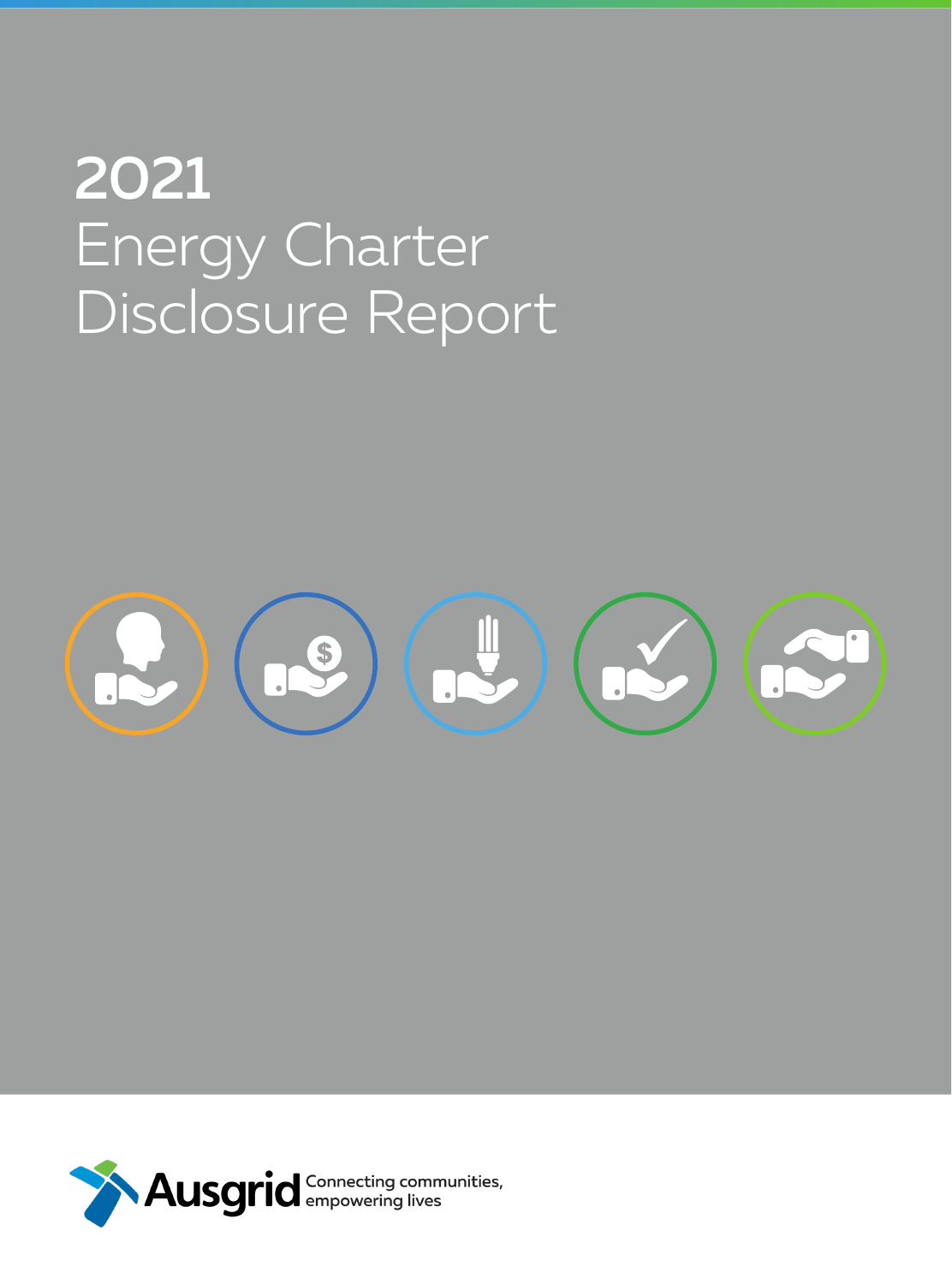## Chairman of the Board message



Ausgrid is proud to be an Energy Charter signatory. After three years since our initial signing of the Energy Charter, we remain committed to building a better business for our customers and communities.

Our clear priority through FY21 was keeping our people and the community safe and connected as we lived through a year dominated by the COVID-19 pandemic. Ausgrid faced new and unique challenges

operating and maintaining the network during the pandemic. We learned to quickly adjust business processes to meet new restrictions and the changing needs of customers, wherever possible minimising disruptions for customers working from home.

Customers told us that quality information makes it easier for them to manage disruption when outages occur. So, we introduced a new SMS service to inform customers of an outage, together with information on restoration.

The Board continues to improve its visibility of customer outcomes through Voice of the Community reporting. We have encouraged a greater focus on customer outcomes, with reporting of key customer metrics across compliance, service delivery and reputation, including a specific focus on outlier experiences and improving support for 'life support customers' reliant on medical equipment.

We are pleased with our trajectory of improvement and remain focused on ensuring this continues.

Helen Nugent, Chairman, Ausgrid

# Ausgrid Customer Consultative Committee message

We have continued to collaborate with Ausgrid on customer insights, service improvements and innovation programs, advancing actions in line with Energy Charter principles. We have been and remain involved in the improvement of Ausgrid's approach to customer engagement. In the last 12 months we have observed this directly translating into service delivery improvements. The Network Innovation Advisory Committee has overseen the implementation of the leading-edge community battery program and we continue to guide the execution of remaining innovation programs to seek alternatives to traditional network investment.

Recently the CCC co-designed Ausgrid's Regulatory Reset Customer Engagement program with senior Ausgrid executives, which has resulted in the establishment of a new dedicated panel with an independent Chair. A key aim of the independent Panel is to challenge Ausgrid to design and deliver a Regulatory Proposal that will benefit from robust customer engagement and will reflect the preferences and needs of Ausgrid's customers and communities.

Together, we hope to achieve balanced outcomes for Ausgrid's customers, communities, staff and shareholders.

## CEO message



Our corporate strategy is built on three pillars: be safer, be smarter and be sustainable, and drives many of the initiatives which align to the principles and intent of the Energy Charter

Being a safer business means keeping our employees safe, but also keeping the communities we serve safe from the dangers of electricity. Pleasingly, despite the additional challenges of the COVID-19 pandemic we achieved

a 17% reduction in the injury rate for our people, making FY21 the lowest on record. We also delivered Electricity Safety Week to over 800 schools, reaching 94% of public schools in our network, adapting to ensure we could do this in a COVID safe way.

Being a smarter business means focusing on what matters to our communities whilst taking action to improve affordability. We continued to reduce our costs, whilst maintaining or improving key service outcomes to our customers.

We've done that through our systematic Voice of the Community customer engagement program, which is capturing more feedback and insights, across more channels, services and customer segments than ever before. Ausgrid is now converting these insights into a continuous pipeline of business improvements such as resolving customer complaints more quickly and making it easier for customers to make claims.

Being a sustainable business means many things including taking action to support decarbonisation. We did this work with customers, for example, by commencing work on a community battery trial, one of our customers' top three prioritised projects. This trial aims to demonstrate the value community batteries provide to customers and the energy system.

We were pleased to announce our partnership with JOLT to bring free electric vehicle charging to our communities and support the uptake of EVs, and proud to have surpassed our emission reduction targets, achieving a 13% reduction in FY21 from our FY17 baseline. Ausgrid recognises that we must all contribute to reducing carbon emissions and develop a pathway to net zero emissions. We will be reviewing our targets this year to align them further to net zero emissions ambitions.

We continue to learn from participating in the Energy Charter and know that our membership is supporting our efforts to become a better business.

Richard Gross, Chief Executive Officer, Ausgrid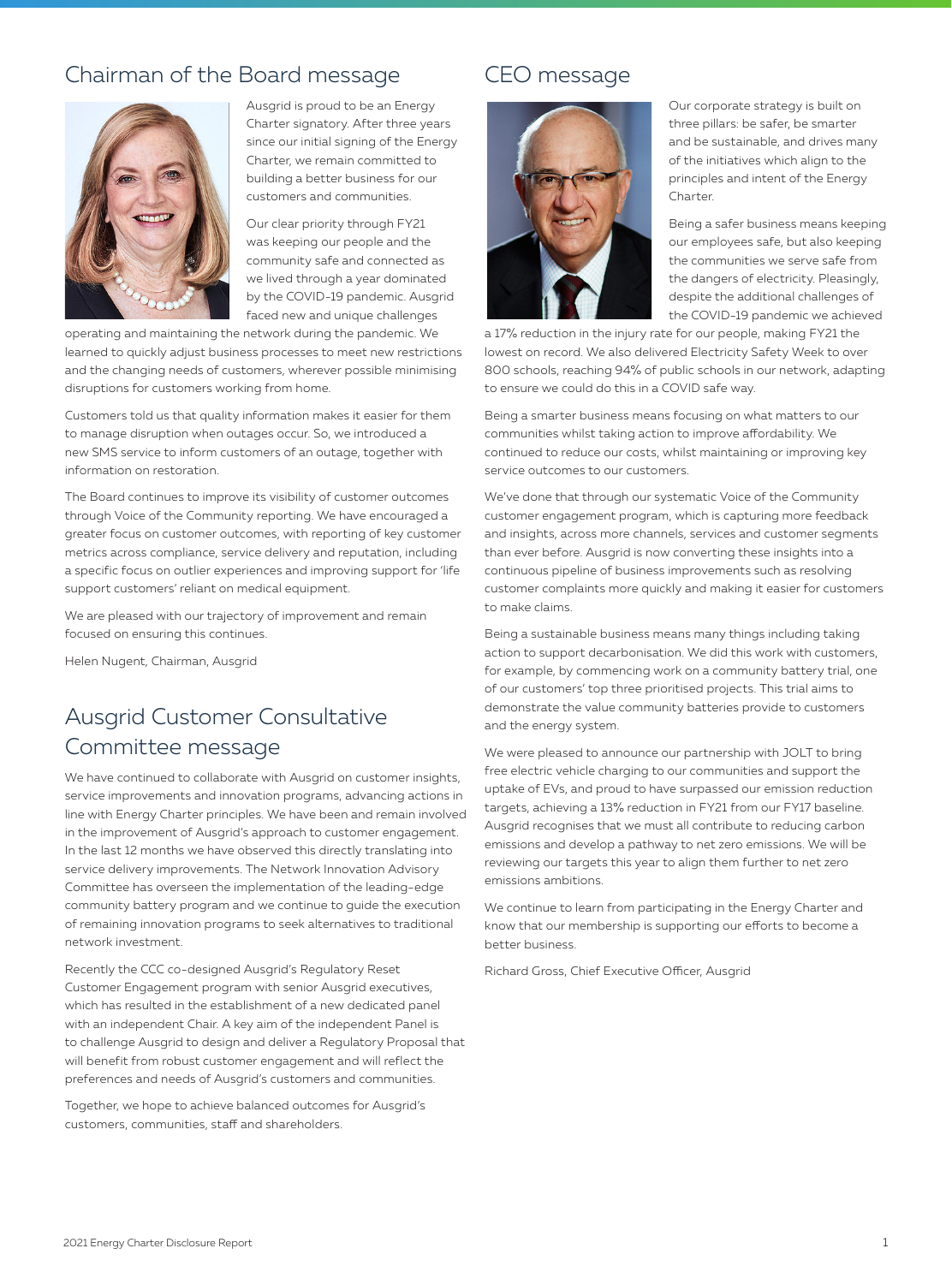# Highlighted actions against Independent Accountability Panel themes

Last year, the Independent Accountability Panel set Energy Charter signatories three challenges in their recommendations. The challenges were: to be proactive and collaborate for the potential post-pandemic debt tsunami; make contributions in the near term to support a stable, fair and least cost transition to net zero emissions; and commit to going beyond simply informing customer advocates of what they are doing but seek to empower them to play an active role. This section highlights key actions Ausgrid delivered under these themes.

#### Theme 1: Collaborating for the potential post-pandemic debt tsunami (Supporting customers in vulnerable circumstances)

- Created a Customer Assistance strategy to enhance the agency role of Ausgrid in supporting residential customers who are experiencing financial stress through simpler and flexible arrangements for direct debts and easy accessibility to outside support services.
- Contributed to the Australian Energy Foundation's (AEF) Life Support Customer Research, which is providing an improved understanding of Life Support Customers' (LSC) personas, needs and other vital information for the sector in refining service delivery.
- Refreshed Ausgrid's LSC outage preparedness factsheet using a customer-codesign approach and, with the help of Multicultural NSW and Ethnic Communities' Council of NSW, translated it into 10 languages for Culturally and Linguistically Diverse (CALD) communities.
- Continued digitisation of the customer claims process is enabling a quicker resolution of cases and quicker access to cash payments.
- Implemented a renewed bushfire compliance customer engagement program that included additional earlier communications, as well as early identification of financial capacity concerns, managed through a tailored customer assistance process. This resulted in over 95% of private electrical asset defects rectified by customers within the compliance timeframe without needing Ausgrid's emergency intervention.

#### Theme 2: Net Zero

- Achieved 13% emissions reductions in FY21, from our FY17 baseline. This exceeds our FY24 emissions reduction target of 8% (including line losses) and we are on track to reach our FY24 total emissions reduction target of 44% (excluding line losses). In total, we have reduced our emissions by over 16,000 tonnes compared to FY20.
- Commenced a new Community Battery (CB) trial, with no cost to customers, at two Sydney locations.
- Installed 36,712 LEDs across the network in FY21, bringing the total to over 130,000 completed since the start of the program. This represents more than 50% of streetlights on the network and has delivered a carbon emissions reduction of 8,029 tonnes.

#### Theme 3: Support for Customer Advocates

- Delivered on the commitment to increase customers' views in decision making by amending investment governance framework with the implementation of a new Net Present Value (NPV) methodology where qualitative metrics (e.g., safety, reliability, customer time) are now explicitly considered in investment decisions.
- Regular sharing with Customer Advocates of key customer pain points, insights and proposed management responses drawing on over 16,000 verbatim responses and 28,000 surveys as part of the Voice of the Community (VOC) 'always on' customer engagement initiative covering 25 different services, channels and market segments.
- Commenced co-design of customer engagement framework for 2024-29 Regulatory Reset; this resulted in the establishment of the Reset Customer Panel with an independent chair.

## About Ausgrid

Ausgrid's network of substations, powerlines, underground cables and power poles across Sydney, the Central Coast and the Hunter Valley is a shared asset that connects our customers and their communities.



**16%**

**1.57m** Households

ळित

of Australia's jobs



**105 Hospitals** 

**86,000 Businesses** 









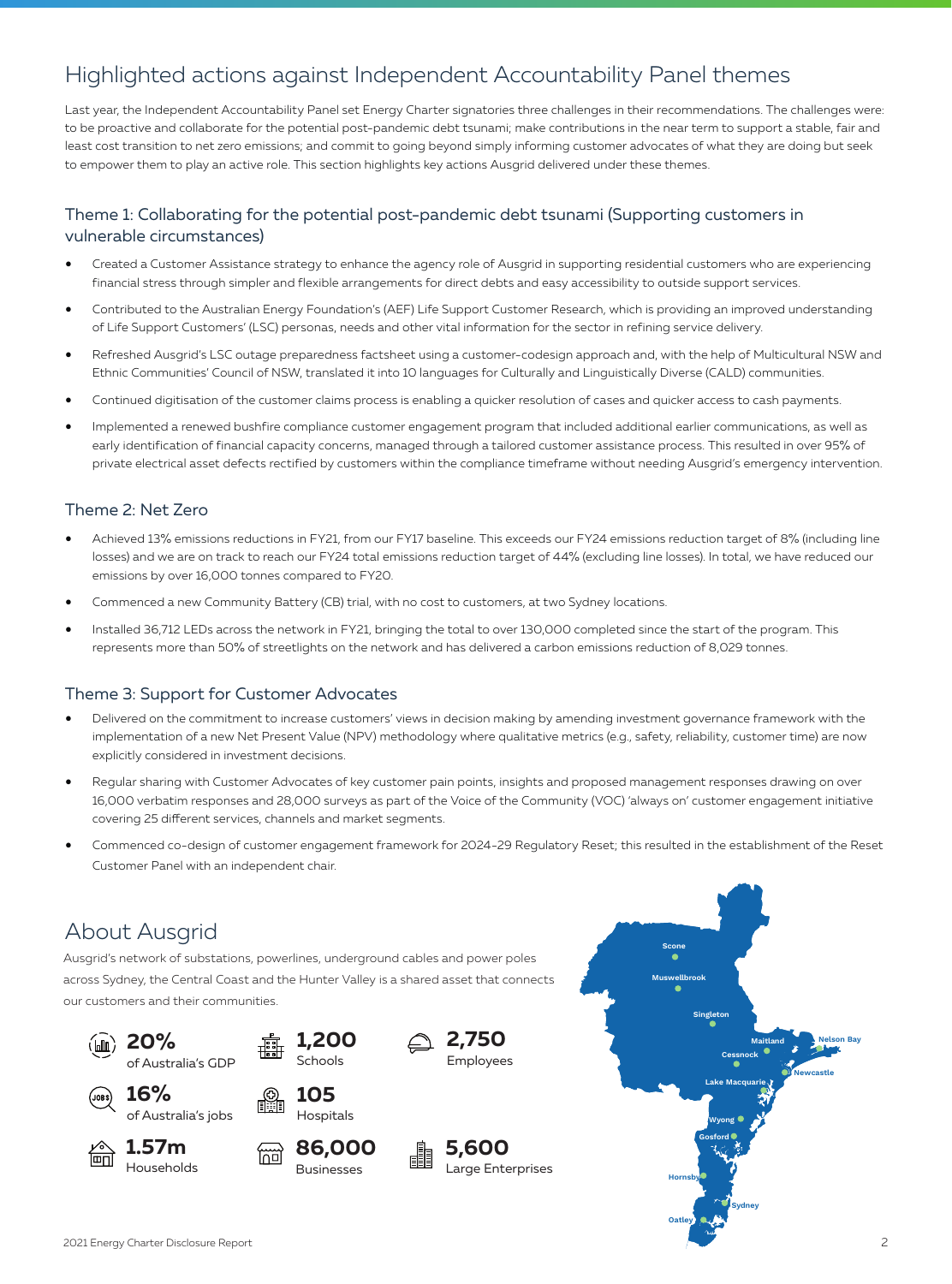

## *Principle 1:* We will put customers at the centre of our business and the energy system

Ausgrid's Board and management support practices and policies that incentivise and guide our staff to improve service delivery. Our strategy is central to the way we do this; each of the three pillars (be safer, be smarter and be more sustainable)

are a response to customer needs. The Board reviews Ausgrid's Customer Report regularly, with outlier customer experiences lifted for visibility and challenge. In FY21 there was a significant growth in the number of customer metrics that influence the corporate scorecard performance and employee incentives.

While our annual RepTrak® reputation survey and Voice of Community (VOC) results show there is still a need for continued improvement in our Products & Services, Ausgrid doubled our score on 'trusted to put the needs of customers first' in FY21. This was despite the challenging backdrop of COVID-19. We have worked closely with our customer advocates to advance collaborative decision making, with the commencement of co-design of the 2024-29 Regulatory Reset Engagement Framework. We would like to thank customer advocates for their time and contribution to the development of our advocate engagement model, which has led to the establishment of the independently chaired Reset Customer Panel (RCP).



| <b>FY21</b><br><b>Commitment</b>                                     | Why                                                                                                                                                                                                       | What                                                                                                                                                                                                                                                                                                                                                                                                                                                                                                                                                                                                                                                                                      | Impact                                                                                                                                                                                                                                                                                                                                                                                                                                                                                                                                                                                     |
|----------------------------------------------------------------------|-----------------------------------------------------------------------------------------------------------------------------------------------------------------------------------------------------------|-------------------------------------------------------------------------------------------------------------------------------------------------------------------------------------------------------------------------------------------------------------------------------------------------------------------------------------------------------------------------------------------------------------------------------------------------------------------------------------------------------------------------------------------------------------------------------------------------------------------------------------------------------------------------------------------|--------------------------------------------------------------------------------------------------------------------------------------------------------------------------------------------------------------------------------------------------------------------------------------------------------------------------------------------------------------------------------------------------------------------------------------------------------------------------------------------------------------------------------------------------------------------------------------------|
| Living Our<br>Values cultural<br>change<br>program                   | Living Our Values<br>is a key pillar of our<br>corporate strategy and<br>drives our focus on the<br>customer.<br>Ensure the diversity<br>of our staff reflects<br>the diversity of our<br>communities.    | Based on VOC findings, we initiated<br>transformation programs to drive better<br>customer outcomes.<br>Implemented measures to keep our employees<br>and customers supported during COVID-19.<br>Examples include daily COVID-19 updates, the<br>introduction of the Critical Incident Response<br>Tool (CIRT) for employees and a focus on<br>customer notifications for critical works as<br>well as changes to our vulnerable customer<br>program.<br>Increased the involvement of our Inclusion<br>and Diversity Council with the creation of<br>five employee led sub-committees targeting<br>LGTBQI, gender diversity, indigenous<br>employees, disability and cultural diversity. | Improvements to outage notifications, the<br>website digital experience and complaints<br>handling are key evidence that we are<br>listening and acting on customer feedback.<br>Other actions included removing upfront<br>billing for tiger tails and digitising the claims<br>settlement process.<br>Ausgrid staff are engaged and aligned<br>with a common vision that places the<br>community and its customers at the centre<br>of our service delivery.<br>Improved diversity means we can better<br>reflect the communities we serve and has<br>led to improved customer outcomes. |
| Improve<br>executive<br>customer-<br>focused<br>incentive<br>metrics | Using customer-<br>focused metrics<br>as measures of<br>success will increase<br>accountability and<br>transparency, as well as<br>drive cultural change<br>for the ultimate benefit<br>of our customers. | Increased number of customer outcome<br>metrics in the corporate scorecard and<br>introduced sentiment metrics solely based on<br>customer views (e.g., Service Ease and Service<br>Resolution scores were expanded to cover<br>more of Ausgrid's services).<br>Ausgrid's performance development<br>framework for FY21 shows 10% increase in staff<br>exceeding expectations against the customer<br>focused performance standard.                                                                                                                                                                                                                                                       | Expansion of the customer scorecard gives<br>us a better understanding of customer<br>improvement opportunities and greater<br>depth of data.<br>Improvements in staff performance for the<br>value of 'customer focused' translates into<br>improved customer service.                                                                                                                                                                                                                                                                                                                    |
| Share<br>performance<br>scorecard with<br>customers                  | Provide visibility of<br>customer service<br>improvements.                                                                                                                                                | Customer Report and updates on<br>transformation programs shared at each CCC<br>meeting. The report provides a granular service<br>and market segment breakdown of service<br>delivery performance.                                                                                                                                                                                                                                                                                                                                                                                                                                                                                       | Show areas of improvements and<br>contribute to goal of becoming more<br>transparent and a better service provider.                                                                                                                                                                                                                                                                                                                                                                                                                                                                        |

| <b>FY21 Metrics</b>  | <b>Details</b>                                                                                                                 | <b>FY22 Targets</b>                                    |
|----------------------|--------------------------------------------------------------------------------------------------------------------------------|--------------------------------------------------------|
| RepTrak <sup>®</sup> | Community result remained at Strong/Robust with a score of 71.4, on par<br>with 71.5 in 2019.                                  | Community: Improve within Strong/Robust<br>range       |
|                      | Stakeholder score improved significantly with a 10-point increase from<br>Weak/Vulnerable at 63.4 to Average/Moderate at 73.4. | Stakeholder: Improve within Average/<br>Moderate range |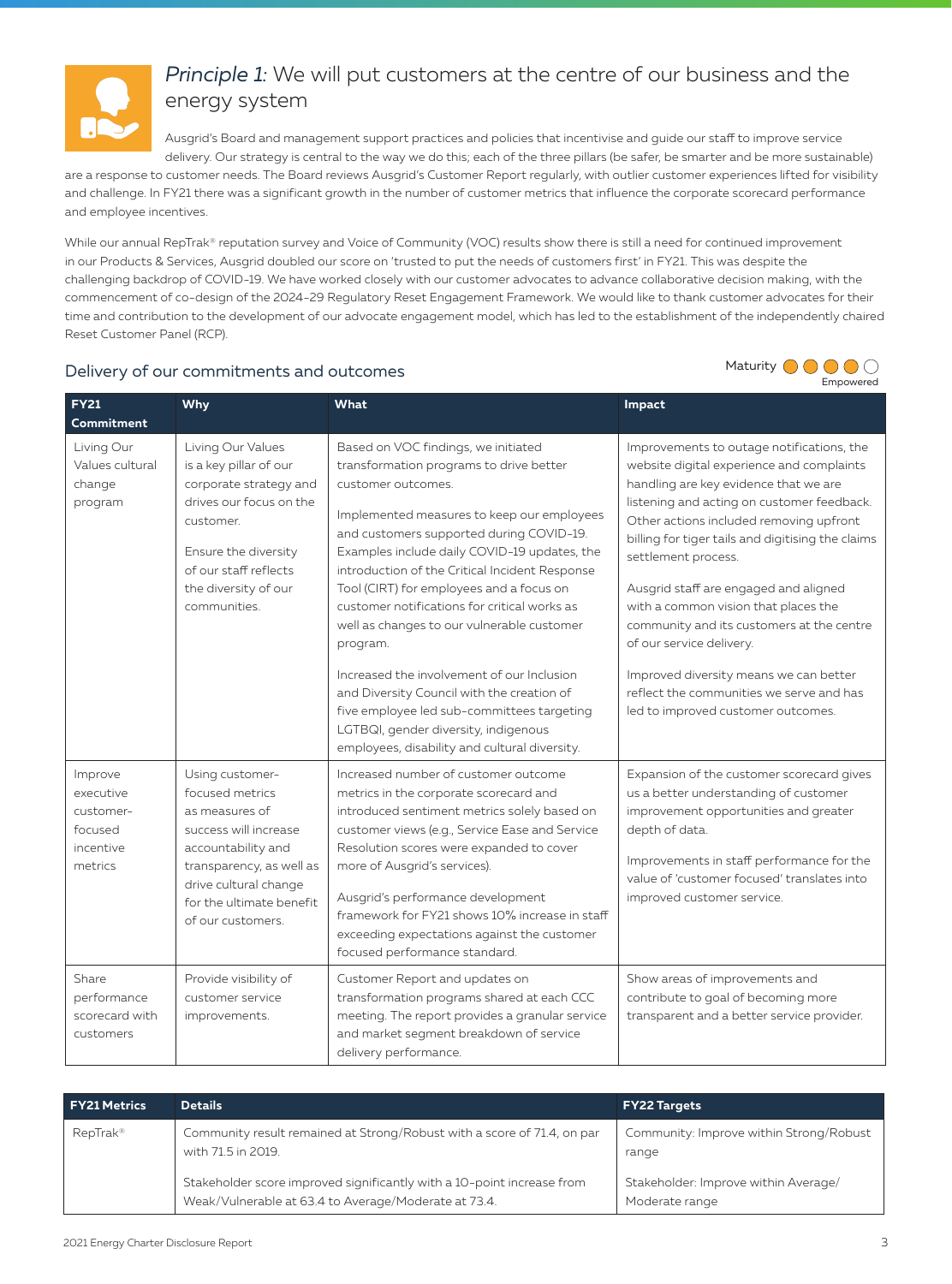| <b>FY21 Metrics</b>                                                                                                 | <b>Details</b>                                                                                                                                                                                                                                                                                                                                                                                                           | <b>FY22 Targets</b>                                                                                     |  |  |
|---------------------------------------------------------------------------------------------------------------------|--------------------------------------------------------------------------------------------------------------------------------------------------------------------------------------------------------------------------------------------------------------------------------------------------------------------------------------------------------------------------------------------------------------------------|---------------------------------------------------------------------------------------------------------|--|--|
| Average Days to<br>Resolve (ADR)                                                                                    | ADR complaints of 17.1 against the Australian and New Zealand ISO<br>industry standards of 28 days. A historical low of less than 6% of total<br>complaints escalated via ombudsman/government.                                                                                                                                                                                                                          | Resolve 80% of all complaints in less than<br>20 business days (improving from 77.4% in<br>FY21)        |  |  |
| Customer<br>reputation score                                                                                        | Between June 2020 and June 2021, our overall customer reputation score<br>rose by +21 points. All customer segments saw an increase in reputation<br>scores, with the most notable improvement coming from large businesses<br>(+38) and life support customers (+16). In the same period, our partner<br>reputation score also saw improvement (+20) with a +36 increase from<br>retailers and +19 increase from ASP3s. | Customer reputation score: +10 increase on<br>FY21<br>Partner reputation score: +20 increase on<br>FY21 |  |  |
| FY22 Goals                                                                                                          |                                                                                                                                                                                                                                                                                                                                                                                                                          |                                                                                                         |  |  |
| Institute a reward and recognition program to highlight and encourage customer focused actions across the business. |                                                                                                                                                                                                                                                                                                                                                                                                                          |                                                                                                         |  |  |

• Work collaboratively with Ausgrid Customer Advocates to develop a Regulatory Proposal that reflects customer preferences and needs.



**FY22** 

## *Principle 2:* We will improve energy affordability for customers

Ausgrid saw many customers continue to be impacted by COVID-19 in FY21, making the issue of affordability more important than ever. One way we deliver affordability for our customers is effectively managing our operational expenses. Transformation projects are continuing to improve our practices, costs and deliver improvements to customers. Our innovation programs are providing options for customers to reduce the cost of electricity bills.

Reducing demand through our Virtual Power Plant (VPP), Behavioural Demand Response (BDR) and the Power2U (P2U) programs<sup>1</sup> have all delivered cost savings. Demand reduction with VPP and BDR can help to avoid network upgrade costs, eventually leading to lower costs for everyone on the network. Additionally, the use of financial incentives in the P2U trial to encourage energy efficient technologies such as solar power systems and LED lighting has led to the installation of 3.2 MW of solar power and 200kW of efficient lighting upgrades at schools, homes and commercial businesses. We also installed two community batteries, achieving our target for customer registrations in Beacon Hill, and work is continuing to attract more customers to the Bankstown trial.

## Delivery of our commitments and outcomes

| <b>FY21</b><br><b>Commitment</b>                                                                                                           | Why                                                                                                                                             | What                                                                                                                                                                                                                                                                                                                                                                                                                                                                                    | Impact                                                                                                                                                                                                                                                                                                   |
|--------------------------------------------------------------------------------------------------------------------------------------------|-------------------------------------------------------------------------------------------------------------------------------------------------|-----------------------------------------------------------------------------------------------------------------------------------------------------------------------------------------------------------------------------------------------------------------------------------------------------------------------------------------------------------------------------------------------------------------------------------------------------------------------------------------|----------------------------------------------------------------------------------------------------------------------------------------------------------------------------------------------------------------------------------------------------------------------------------------------------------|
| Implement the<br>new investment.<br>governance<br>framework to<br>better reflect<br>customer<br>benefits within<br>investment<br>decisions | Improved<br>quantification of<br>customer impacts in<br>investment decisions.                                                                   | Ausgrid's Investment Governance Framework<br>adopted a new Net Present Value (NPV)<br>methodology that incorporates customer<br>and shareholder costs and benefits across<br>qualitative metrics (e.g., safety, reliability,<br>customer time).<br>Network Innovation Advisory Committee<br>(NIAC) continued to guide the implementation<br>of the Network Innovation Program,<br>progressing the CB, Stand Alone Power<br>Systems (SAPS) and Distribution System<br>Operator programs. | Greater transparency of customer benefits<br>from investment decisions.<br>Over the last 10 months, all new business<br>cases across Ausgrid have been developed<br>using the new methodology, including BAU<br>and transformative investments.                                                          |
| Undertake<br>community<br>battery trial                                                                                                    | To provide a more<br>affordable energy<br>storage solution<br>and cost-effectively<br>increase the use of<br>renewable energy.                  | A CB trial was successfully initiated in<br>Bankstown and Beacon Hill in NSW and will run<br>for two years.                                                                                                                                                                                                                                                                                                                                                                             | The trial allows customers to get more value<br>out of their solar investment by receiving<br>cost savings on their bills without needing<br>to own or maintain a household battery<br>system. Community batteries will help<br>reduce peak demand and encourage solar<br>power uptake in the community. |
| Expand demand<br>management<br>programs                                                                                                    | To provide more choice<br>to customers about<br>the way they use their<br>energy, maximising grid<br>efficiency benefits and<br>reducing costs. | VPP participation grew from 350 to about 750<br>customers during FY21 with a combined power<br>of over 3 MW (about 10-15% of all customer<br>batteries in Ausgrid's network area). A total<br>of 60 MWh of energy was supplied from<br>customer batteries over 66 trial event days.                                                                                                                                                                                                     | The success of the VPP and P2U trials have<br>demonstrated that they are viable demand<br>management alternatives to network<br>investment in managing peak demand.                                                                                                                                      |
|                                                                                                                                            |                                                                                                                                                 | <sup>1</sup> Please refer to the Ausgrid website for more information on the Virtual Power Plant, Behavioural Demand Response and Power2U programs.                                                                                                                                                                                                                                                                                                                                     |                                                                                                                                                                                                                                                                                                          |

**Evolved** 

Maturity **OOO**OO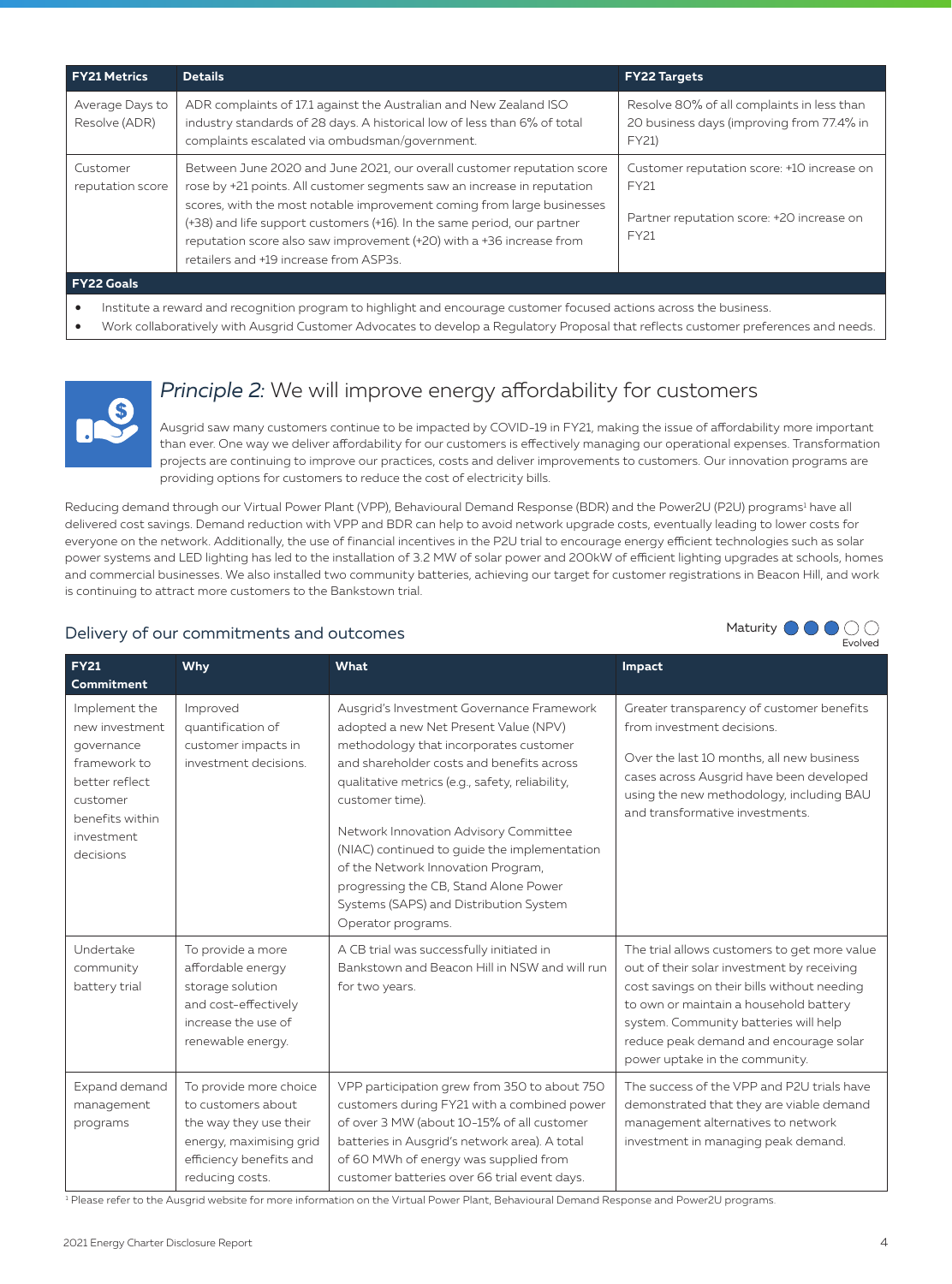| <b>FY21</b><br>l Commitment                            | <b>Why</b>                                                                                                             | What                                                                                                                                                                                                                                                                                                                           | Impact                                                                                                                                                                                                                                                                                                                                                                                       |
|--------------------------------------------------------|------------------------------------------------------------------------------------------------------------------------|--------------------------------------------------------------------------------------------------------------------------------------------------------------------------------------------------------------------------------------------------------------------------------------------------------------------------------|----------------------------------------------------------------------------------------------------------------------------------------------------------------------------------------------------------------------------------------------------------------------------------------------------------------------------------------------------------------------------------------------|
| Expand demand<br>management<br>programs<br>(continued) | Implement demand<br>management solutions<br>that offer credible<br>alternatives to<br>investment in network<br>assets. | The P2U trial concluded successfully after 2<br>years. About 3.2 MW of solar power and 200<br>kW of efficient lighting upgrades were installed<br>in 3 Local Government Areas (LGAs).<br>Almost 2,500 customers have participated in<br>the BDR trial which encouraged customers to<br>reduce energy usage during high demand. | The BDR trial will continue in FY22 to find<br>cost-effective ways to reduce peak demand<br>on the network.<br>We will continue to trial new non-network<br>technologies and strategies for reducing<br>or deferring network investment under<br>the Demand Management Innovation<br>Allowance (DMIA), leading to lower costs for<br>our customers and better utilisation of the<br>network. |

| <b>FY21 Metrics</b>                                                                                                                                                                                                                                                                                                                         | <b>Details</b>                                                                          | <b>FY22 Target</b> |  |
|---------------------------------------------------------------------------------------------------------------------------------------------------------------------------------------------------------------------------------------------------------------------------------------------------------------------------------------------|-----------------------------------------------------------------------------------------|--------------------|--|
| <b>OPEX</b><br>Performance                                                                                                                                                                                                                                                                                                                  | 5.5% reduction in underlying operating expenditure (excluding one off<br>reform costs). | \$361m             |  |
| <b>FY22 Goals</b>                                                                                                                                                                                                                                                                                                                           |                                                                                         |                    |  |
| Install Community Battery in Cameron Park, Lake Macquarie City Council and expand trial participation at Beacon Hill and Bankstown.<br>Continue Demand Management Innovation Allowance programs including the Behavioural Demand Response Trial and the Virtual<br>Power Plant Trial, and introduce the new hot water load control program. |                                                                                         |                    |  |

• Enhance Post Implementation Review process to standardise the reviews across Ausgrid and improve visibility of outcomes into future investment governance.



## *Principle 3:* We will provide energy safely, sustainably and reliably

#### *Safety*

When it comes to protecting public and staff safety, we can never stand still. Findings from incident investigations informed our risk management programs and resulted in enhanced risk controls. Our lowest ever Total Recordable Injury Frequency

Rate (TRIFR) score with a 17% decrease and no serious employee or contractor issues shows that our Health & Safety measures are contributing to the reduction of incident rates. Public safety is addressed through our asset management strategy (keeping our network safe) and public electrical safety awareness program, including the delivery of the Storm Safety campaign to remind the community of the risk of fallen power lines, to stay 8m or 2 car lengths away and call Ausgrid immediately.

In FY21, we continued our pole and line inspection programs and network upgrades to manage public safety risks; Ausgrid's bushfire mitigation and private pole defect inspection program was expanded to cover three newly categorised bushfire prone council areas. Our actions in the asset management strategy and public safety communication program all contribute to improvements in employee and community safety.

#### *Sustainability*

The progress of our LED replacement program rollout has been slower than expected however, by the end of June 2021 we had completed 75% of planned upgrades. In FY21, 36,712 LEDs were installed across the network to bring the total to over 130,000 completed since the beginning of the program. This represents more than 50% of streetlights on the network and has delivered a carbon emissions reduction of 8,029 tonnes. The program has resulted in improved safety of the community, lower costs and lower emissions.

Our Community Battery (CB) trial and Electric Vehicle (EV) partnership with JOLT, alongside our actions to protect against modern slavery, demonstrate our continued commitment to improving sustainability. Ausgrid recognises that we must all contribute to reducing carbon emissions and develop a pathway to net zero emissions.

#### *Reliability*

Ausgrid has worked hard to achieve an improved network performance result for FY21 on the back of a challenging FY20. Having successfully recovered from the significant impact of storms and bushfires, we continued with efficiency and process improvement initiatives to increase the network's resilience and improve performance. These have contributed to the FY21 result being ahead of the trailing five-year average for our System Average Interruption Duration Index (SAIDI) and System Average Interruption Frequency Index (SAIFI).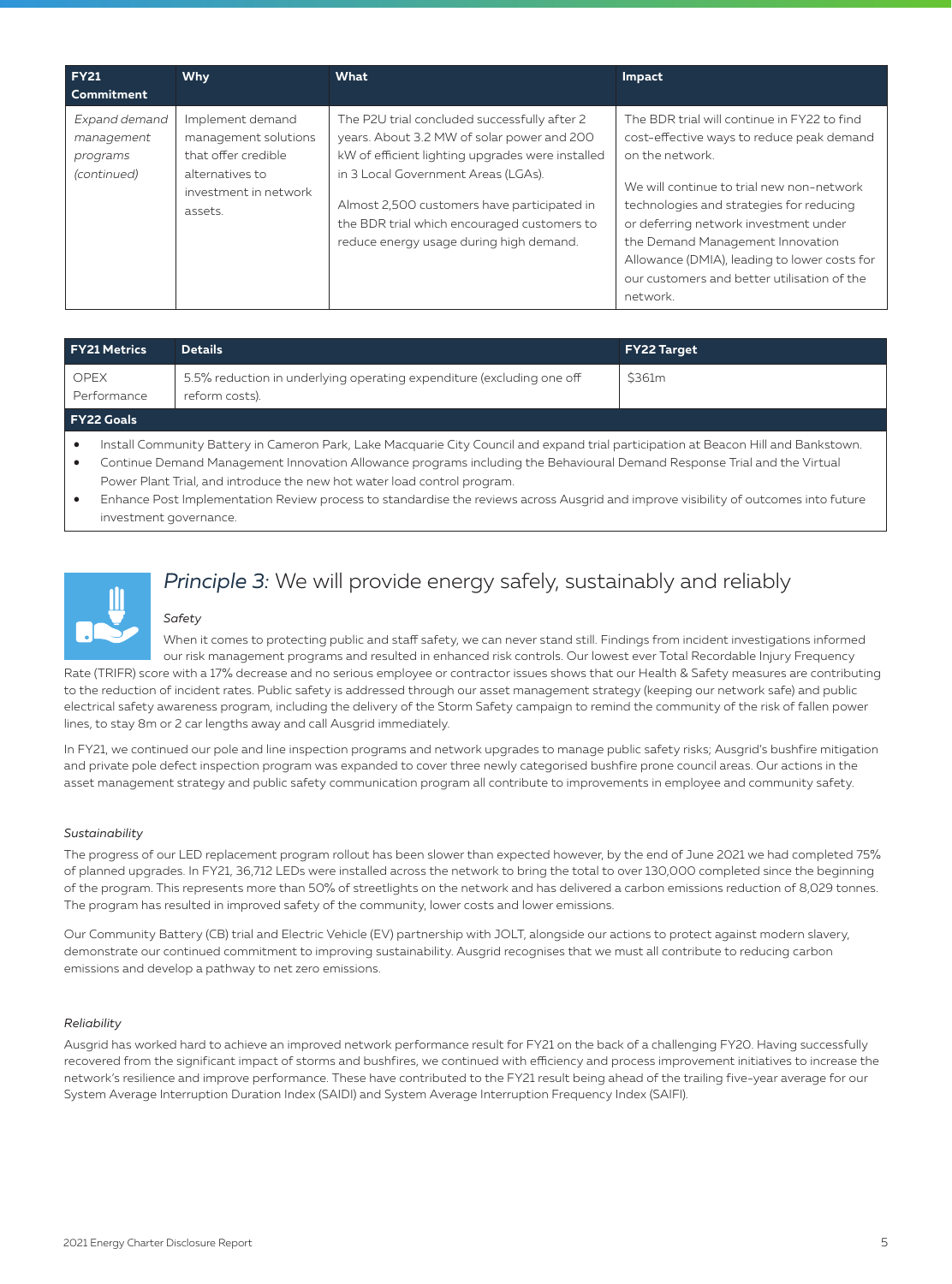

| <b>FY21</b><br>Commitment                                                                                                                                                                                                                 | <b>Why</b>                                                                                                                                                                                                                                                                                                                                                                                                                                                                                                                                                                       | What                                                                                                                                                                                                                                                                                                                                                                                                                                                                                                                                                                                                                                                                                                                                                                                           | Impact                                                                                                                                                                                                                                                                                                                                                                                                                                                                                                                                                                                                            |
|-------------------------------------------------------------------------------------------------------------------------------------------------------------------------------------------------------------------------------------------|----------------------------------------------------------------------------------------------------------------------------------------------------------------------------------------------------------------------------------------------------------------------------------------------------------------------------------------------------------------------------------------------------------------------------------------------------------------------------------------------------------------------------------------------------------------------------------|------------------------------------------------------------------------------------------------------------------------------------------------------------------------------------------------------------------------------------------------------------------------------------------------------------------------------------------------------------------------------------------------------------------------------------------------------------------------------------------------------------------------------------------------------------------------------------------------------------------------------------------------------------------------------------------------------------------------------------------------------------------------------------------------|-------------------------------------------------------------------------------------------------------------------------------------------------------------------------------------------------------------------------------------------------------------------------------------------------------------------------------------------------------------------------------------------------------------------------------------------------------------------------------------------------------------------------------------------------------------------------------------------------------------------|
| Safety<br>Improve<br>targeting and<br>measurement of<br>the effectiveness<br>of our Public<br><b>Electrical Safety</b><br>Awareness Plan<br>(PESAP)                                                                                       | We are committed to<br>delivering energy safely<br>to our customers.<br>To adapt as new<br>challenges arise<br>and implement new<br>measures that will<br>prevent serious and life<br>changing incidents for<br>our workers and the<br>public.                                                                                                                                                                                                                                                                                                                                   | 805 schools (94% of primary schools in our<br>network) participated in Electricity Safety Week<br>during September 2020.<br>Developed targets and measures for our<br>PESAP. This work is ongoing; measures and<br>indicators have been identified.<br>Worked with eSafety Commissioner to remove a<br>video showing dangerous behaviour around live<br>assets from circulation on social media.                                                                                                                                                                                                                                                                                                                                                                                               | The ESW and Storm Safety programs<br>were delivered as part of PESAP, bringing<br>awareness and education of key electrical<br>safety risks associated with the network.<br>Prevented the circulation of materials which<br>encouraged unsafe behaviours.                                                                                                                                                                                                                                                                                                                                                         |
| Sustainability<br>Invest in<br>innovation<br>programs guided<br>by investment<br>principles, e.g.<br>community<br>batteries and<br>community EV<br>charging                                                                               | Support the alignment<br>of UN Sustainable<br>Development Goals<br>with our business<br>model.<br>Meet our carbon<br>emissions goals of 8%<br>reduction by end FY24<br>(44% for all emissions<br>excluding line losses)<br>and 17% reduction by<br>2030.                                                                                                                                                                                                                                                                                                                         | Free EV charging partnership with JOLT<br>launched in May 2021.<br>Released FY20 Sustainability Report. We<br>installed 36,712 LEDs across the network.<br>Further reduction in environmental impact<br>through 4.5 and above NABERS ratings for new<br>buildings, and inclusion of 30 Toyota hybrid<br>passenger vehicles in our fleet.<br>Implemented a strategy to reduce our use of<br>SF6 and improve management of this gas.                                                                                                                                                                                                                                                                                                                                                             | Helping to address barriers to uptake of<br>electric vehicle ownership.<br>The LED streetlight replacement program,<br>installation of solar panels, increases to<br>property efficiencies, fleet reductions and<br>transition into a more energy-efficient fleet<br>were key to our reductions.<br>We surpassed our FY21 emissions target<br>and are on track to achieve the emissions<br>reduction target of 44% for FY24.                                                                                                                                                                                      |
| Reliability<br>Lead discussion<br>on network<br>and community<br>resilience<br>Deploy<br>technologies<br>such as<br>Intellirupters,<br><b>Stand Alone</b><br>Power Systems<br>(SAPS) and<br>microgrids to<br>provide better<br>resilience | Help to prioritise critical<br>work during COVID-19<br>to avoid longer or<br>unexpected power<br>outages for customers<br>restricted to their<br>homes.<br>Continuation of<br>improvements to<br>supply and restoration<br>issues for customers by<br>exploring and deploying<br>specialised technologies<br>across the network.<br>To improve network<br>resilience for customers<br>facing supply and<br>restoration issues<br>due to weather-<br>based events. This is<br>important in the face<br>of climate change and<br>increasing prevalence of<br>major weather events. | Identified and bundled smaller jobs around core<br>planned outages to maximise work done per<br>day, reduce outages experienced by customers<br>and traffic control impacts.<br>Completed a review of reclosing policies and<br>undertook an audit of high voltage (HV) and<br>subtransmission feeder auto-reclosing status<br>and commenced a project to improve this<br>functionality.<br>Completed SAPS customer research and<br>commenced work to identify potential<br>participants for our trial.<br>Participated in the Energy Sector Climate<br>Information (ESCI) program with CSIRO.<br>ESCI delivered tailored climate and weather<br>information to support the electricity sector<br>in more confidently including climate risks in<br>planning and risk modelling in the future. | Reduced outage length and frequencies.<br>Improved network reliability.<br>SAPS will help improve supply for some<br>remote and regional customers as well as<br>deliver cost savings for all customers. Also<br>reduced bushfire and safety risk when<br>remote poles and wires are removed and<br>support the potential for expansion into a<br>microgrid for more populated areas.<br>Provide us with better understanding of<br>network and community resilience needs in<br>the face of climate change and COVID-19<br>through establishing networks with customer<br>advocates, governments and regulators. |

| <b>FY21 Metrics</b> | <b>Details</b>                       | <b>FY22 Targets</b>                       |
|---------------------|--------------------------------------|-------------------------------------------|
| Safety              | Zero fatalities                      | l Zero fatalities                         |
|                     | 5.4 TRIFR (from 6.5 in FY20)         | 5.4 TRIFR                                 |
|                     | 1 immediately reportable NECF breach | Zero immediately reportable NECF breaches |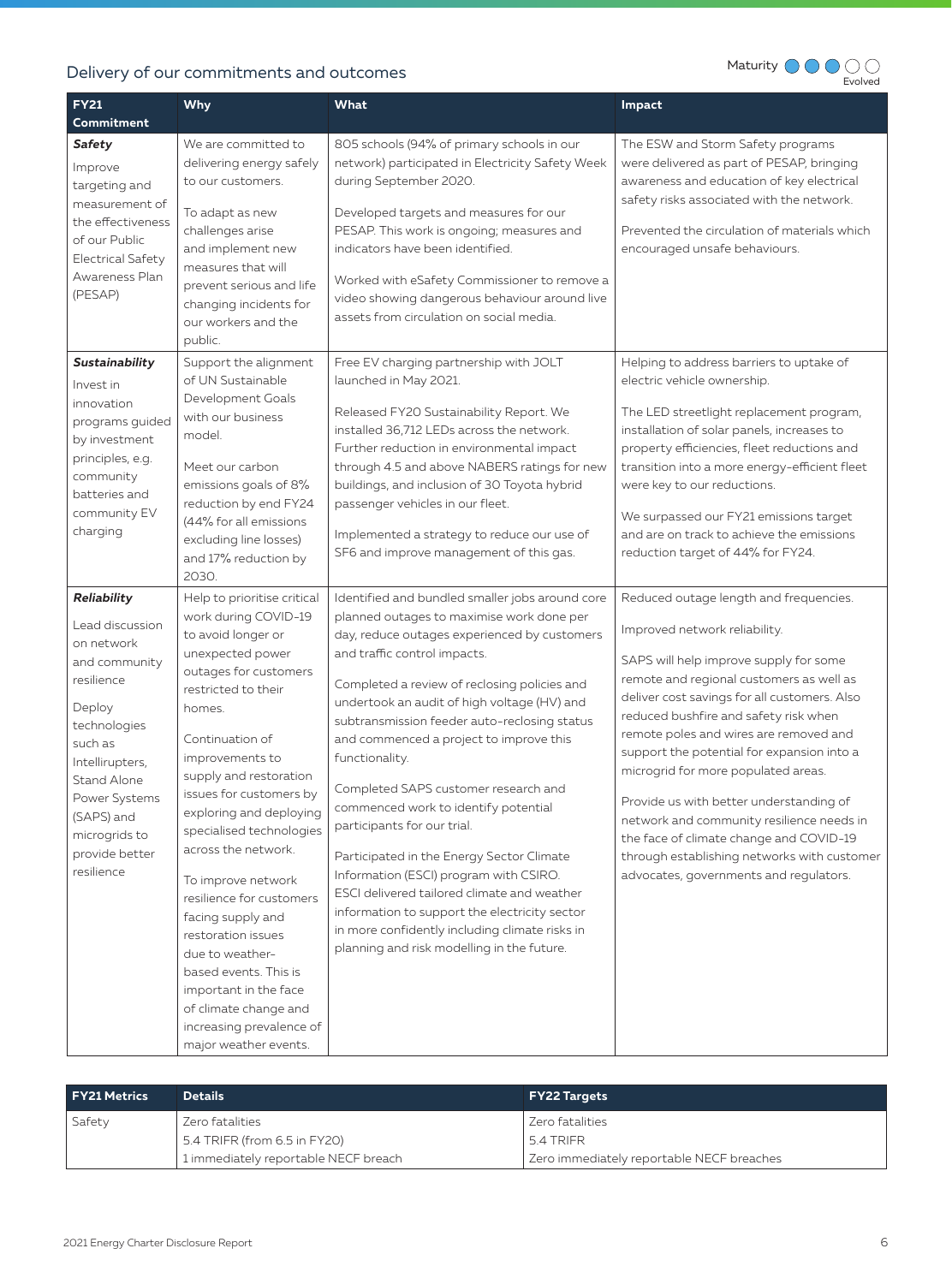| <b>FY21 Metrics</b> | <b>Details</b>                                                                                                  | <b>FY22 Targets</b>                                                                          |
|---------------------|-----------------------------------------------------------------------------------------------------------------|----------------------------------------------------------------------------------------------|
| Sustainability      | 8.8% carbon emissions reduction (13% including line<br>losses) in FY21, from 13.3% in FY20 (from FY17 baseline) | 44% reduction in carbon emissions by end FY24, excluding<br>line losses                      |
|                     | LED replacement program rollout has resulted in a 9.3%<br>reduction (9597 tonnes) in carbon emissions vs. FY20  | LED Replacement - Achieve 90% roll out on Category P<br>roads, targeting 30k lights for FY22 |
| Reliability         | Availability - Improved availability from 99.982 in FY20<br>to 99.987%                                          | Maintain reliability results                                                                 |
|                     | SAIDI - FY20 result 0.68 improved by 17.6% in FY21<br>to 0.56                                                   |                                                                                              |
|                     | SAIFI - FY20 result 92.18 improved by 23.3% in FY21<br>to 70.68                                                 |                                                                                              |
| <b>FY22 Goals</b>   |                                                                                                                 |                                                                                              |
|                     |                                                                                                                 |                                                                                              |

- Review our emission reduction targets to align them further to net zero emissions ambitions.
- Carry out the first SAPS trial with up to 10 participants in the Central Coast and Hunter regions.
- Develop and implement Project Edith to test cost-effective management of network capacity that enables more benefits from customer investments in distributed energy resources.



## *Principle 4:* We will improve the customer experience

The key initiatives implemented in FY21 were changes to our planned and unplanned outage notifications, website and service delivery communications. Notably, we have introduced near real-time measurement of customer ease across almost our entire suite of services to enable a direct link between business improvement and customer experience. This made it easier for customers to interact with us, with improvements seen in customer measures of ease of interactions (the largest

being a 53% improvement in the Connections service type). Through VOC and forums (including working groups with the Urban Development Institute of Australia (UDIA), Accredited Service Provider (ASP) seminars and the Telco Energy Working Group), we developed a deeper understanding of the needs and aspirations of customers, partners and stakeholders. The 2021 RepTrak® results show the proportion of those surveyed who agree that Ausgrid is trusted to put the needs of customers first has doubled since 2019, and customer perception of Ausgrid's communication has shown significant improvement. Results show that there is still room for improvement when it comes to the areas of product & service and innovation.

In the next year, we will continue to review the aspirations and needs of our customers and refresh our business strategy with input from the CCC. We will do more to put the needs of our customers first through transformation programs, including roll out of planned outage SMS notifications for all customer segments, improved digitisation of customer delivery, increased customer engagement and simplifying our contact centre outage/emergency Interactive Voice Response (IVR) system.



| <b>FY21</b>                                                                                                                                                                 | <b>Why</b>                                                                                                                                                                                                                                    | What                                                                                                                                                                                                                                                                                                                                                                                         | <b>Impact</b>                                                                                                                                                                                                                                                                                                                                                |
|-----------------------------------------------------------------------------------------------------------------------------------------------------------------------------|-----------------------------------------------------------------------------------------------------------------------------------------------------------------------------------------------------------------------------------------------|----------------------------------------------------------------------------------------------------------------------------------------------------------------------------------------------------------------------------------------------------------------------------------------------------------------------------------------------------------------------------------------------|--------------------------------------------------------------------------------------------------------------------------------------------------------------------------------------------------------------------------------------------------------------------------------------------------------------------------------------------------------------|
| Commitment<br>Continue<br>service design<br>improvements<br>based on<br>segmentation<br>for unplanned<br>outages,<br>planned<br>outages, new<br>connections<br>and services | To provide additional<br>information to Life<br><b>Support Customers</b><br>(LSCs) and improve the<br>development of backup<br>plans for outages.<br>Improved digital<br>notifications lead to<br>higher open and read<br>rates than physical | To continue to improve communication<br>on outages and during outages, Ausgrid<br>introduced SMS notifications for unplanned<br>outages and established planned outage SMS<br>notification service for business and LSCs.<br>Ensured that all residential customers receive<br>SMS notifications of outage cancellations<br>during COVID restrictions.<br>Four companies have achieved ASP1X | Improved communication with customers is<br>reducing uncertainty around outages and<br>informing the customer that we are aware<br>of the outage while providing restoration<br>time updates.<br>Business and LSCs now receive up to 4<br>outage notifications providing up-to-date<br>information to help them better prepare<br>around planned outages.    |
| to local<br>government<br>and<br>implementing<br>new or<br>enhanced<br>services for<br>customers                                                                            | notifications and<br>provide up-to-date<br>information in a timely<br>manner.<br>To expand successful<br>ASP1X accreditation<br>trial for councils to<br>complete works within<br>the No Go Zone near<br>overhead powerlines.                 | accreditation from the DPIE and Ausgrid<br>authorisation. Some delays to training were<br>experienced due to COVID restrictions, but<br>we are expecting the trial to accelerate when<br>restrictions are lifted.                                                                                                                                                                            | Notification of primary electricity account<br>holders via SMS resulted in an immediate<br>decrease in notification-related complaints<br>and inquiries.<br>The contestable vegetation management<br>trial has allowed Councils to engage their<br>own contractors for tree trimming, leading<br>to reduced timeframes, risk and costs for<br>our customers. |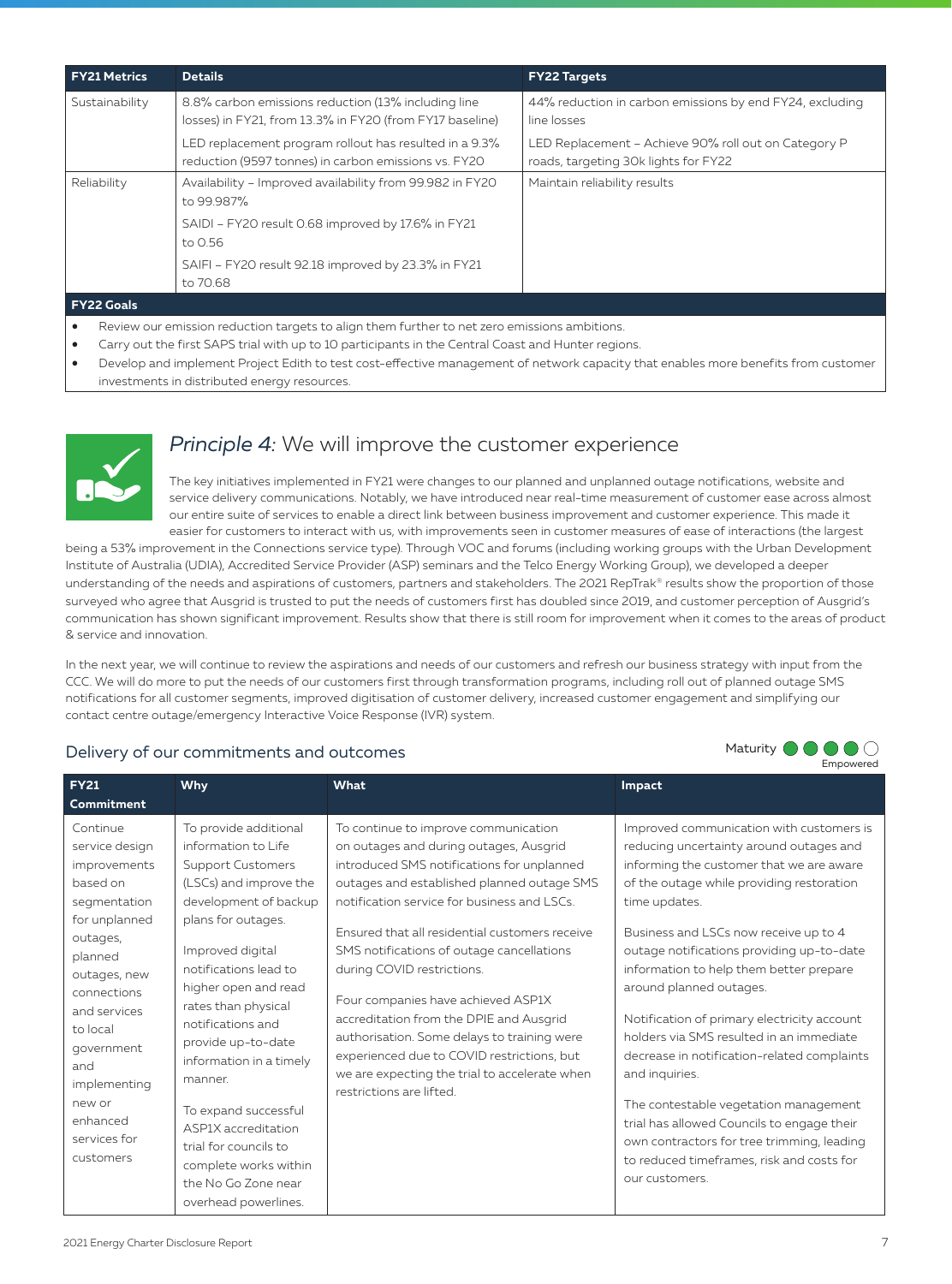| <b>FY21</b>                                                                                                                                | Why                                                                                                                                                                                                                                                                                                                                                                                                     | What                                                                                                                                                                                                                                                                                                                                                                                                                                                                                                                                                                                                                                                                                                                        | Impact                                                                                                                                                                                                                                                                                                                                                                                                                                                                                                                                                                                                                                                                                                                                                      |
|--------------------------------------------------------------------------------------------------------------------------------------------|---------------------------------------------------------------------------------------------------------------------------------------------------------------------------------------------------------------------------------------------------------------------------------------------------------------------------------------------------------------------------------------------------------|-----------------------------------------------------------------------------------------------------------------------------------------------------------------------------------------------------------------------------------------------------------------------------------------------------------------------------------------------------------------------------------------------------------------------------------------------------------------------------------------------------------------------------------------------------------------------------------------------------------------------------------------------------------------------------------------------------------------------------|-------------------------------------------------------------------------------------------------------------------------------------------------------------------------------------------------------------------------------------------------------------------------------------------------------------------------------------------------------------------------------------------------------------------------------------------------------------------------------------------------------------------------------------------------------------------------------------------------------------------------------------------------------------------------------------------------------------------------------------------------------------|
| <b>Commitment</b>                                                                                                                          |                                                                                                                                                                                                                                                                                                                                                                                                         |                                                                                                                                                                                                                                                                                                                                                                                                                                                                                                                                                                                                                                                                                                                             |                                                                                                                                                                                                                                                                                                                                                                                                                                                                                                                                                                                                                                                                                                                                                             |
| Further website<br><i>improvements</i><br>to reflect<br>customer<br>needs, e.g.<br>power outage<br>map and our<br>service request<br>forms | A need for the Ausgrid<br>website to show more<br>information on outages<br>and address customers<br>calls for improved<br>updates on outage<br>restoration.<br>To reduce information<br>siloing within internal<br>systems which caused<br>delays in updates for<br>customers.<br>To improve the ability<br>for customers to plan<br>by providing enhanced<br>information during<br>unplanned outages. | Introduced new power outage map with<br>improvements to postcode search. Outage<br>reporting form streamlined with clear safety<br>messaging and outage information.<br>Delivered storm safety central web resource to<br>provide faster information and incident news<br>during storms.<br>Simplified claims portal navigation and<br>introducing a step-by-step process to identify<br>claim eligibility before submission.<br>Digitised claims settlement process so<br>customers are paid faster with less processing<br>and manual data entry.<br>Developed training material for the pilot Voices<br>for Power 'Train the Trainer Program' working<br>closely with community leaders from across<br>CALD communities. | The power outage map and reporting<br>form upgrade launched in tandem with our<br>customer power outage SMS initiative, has<br>helped to improve customer communication<br>of power outages.<br>Simplification of claims portal navigation<br>has resulted in shortened resolution times<br>as customers are now submitting the<br>correct claim form more frequently.<br>Introduction of an automated eligibility<br>assessment assisted customers with the<br>Customer Service Standard Claims process.<br>Collaboration with other DNSPs through<br>the Voices for Power 'Train the Trainer<br>Program' has provided valuable insights<br>and promoted better understanding<br>between participating community leaders<br>and electricity/gas companies. |
| Evolve<br>complaints<br>management<br>process to<br>create a more<br>consistent<br>experience for<br>customers                             | To enhance the<br>customer experience<br>by minimising obstacles<br>during the lodgement<br>process, and to assist<br>our officers in reducing<br>resolution times.<br>To address feedback<br>received on our<br>complaints process<br>through surveys,<br>conversations with<br>customers through the<br>contact centre, and<br>in conversations with<br>retailers and DNSPs.                          | Introduced the Closing the Loop initiative<br>allowing customers to request follow-up from<br>the contact centre for unresolved issues and<br>gave Partners the choice to receive a call-back<br>from an Ausgrid executive.<br>Achieved improvements in customer ease<br>scores. This resulted from our actions to<br>empower customers and reduce pain points.<br>Centralised complaints governance was<br>introduced to improve handling and resolution<br>times.                                                                                                                                                                                                                                                         | Closing the Loop allowed Ausgrid's<br>executive team to directly hear and solve<br>the real challenges faced by our partners<br>at the centre of service delivery for our<br>customers.<br>Our improving customer ease scores, as<br>well as improved reputation scores, show<br>that customer trust in Ausgrid putting their<br>needs first is growing.<br>Complex complaints are more effectively<br>managed and resolved more quickly.                                                                                                                                                                                                                                                                                                                   |

### Energy and Water Ombudsman NSW metrics

For the FY21 report, the Energy charter members agreed to present case numbers out of 10,000. This will provide a measure to assess performance across the sector. The following table shows Ausgrid's case numbers, while the metrics below show reductions in monthly volumes.

| Enquiries (cases per 10,000 customers)                                                                           | <b>FY21</b> | <b>FY20</b> |  |
|------------------------------------------------------------------------------------------------------------------|-------------|-------------|--|
| Enquiry / General Enquiry                                                                                        | 0.02        | 0.03        |  |
| Complaint Enquiry / Refer to Member / Refer to Customer Service / Unassisted Referral / Referral / Refer<br>Back | 1.3         | 1.71        |  |
| Refer Higher Level / Assisted Referral                                                                           | 0.62        | 0.81        |  |
| Complaints                                                                                                       |             |             |  |
| Level 1 / Conciliation / Stage 1                                                                                 | 0.16        | 0.25        |  |
| Level 2 / Consultation / Stage 2                                                                                 | 0.13        | O.11        |  |
| Level 3 / Investigation / Stage 3                                                                                | O.1O        | 0.04        |  |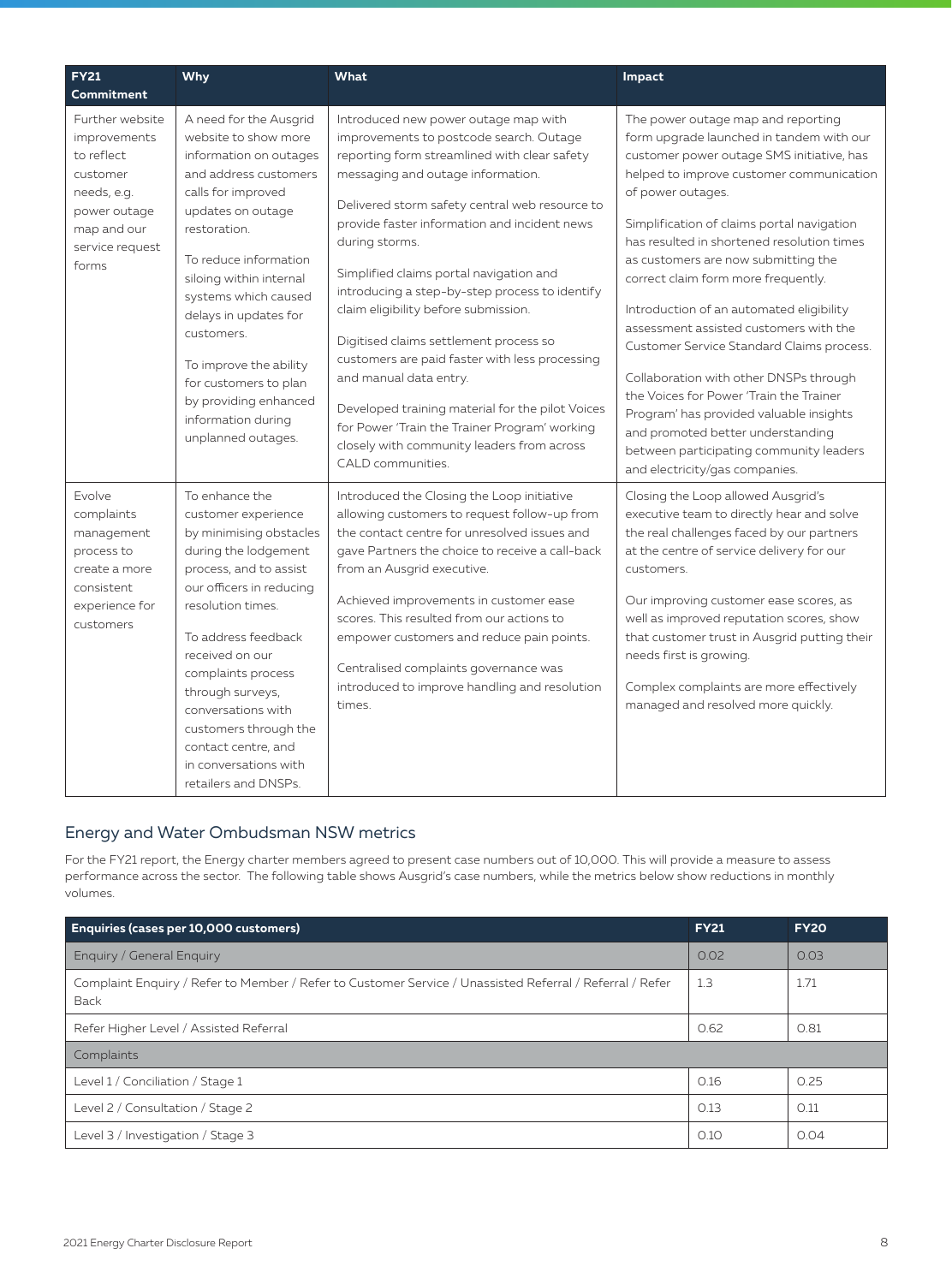| <b>FY21 Metrics</b>                            | <b>Details</b>                                                                                                                                                            |
|------------------------------------------------|---------------------------------------------------------------------------------------------------------------------------------------------------------------------------|
| Grade of Service<br>(GOS)                      | Result for FY21 was 88% of all calls answered by the Contact Centre within 30 seconds, against a target of 81.25% GOS<br>as set by the Australian Energy Regulator (AER). |
| Energy<br>and Water<br>Ombudsman<br>NSW (EWON) | Average EWON complaints volume per month fell from 15.9 in FY20 to 14.7 in FY21 (decrease of 7.8%).                                                                       |
| First Time<br>Resolution                       | The Contact Centre saw a 16.3% improvement in Phone First Time Response rates (from 75% to 92% respectively).                                                             |
| Connections                                    | Reduced over 30 days of Customer time in the new connections design certification process through improvements to<br>environmental assessments and earthing approvals.    |
| <b>FY22 Goals</b>                              |                                                                                                                                                                           |

- Planned SMS/email notification rolled out to all customers.
- Resolve 80% of claims in an average of under 30 days.
- Resolve 80% of complaints in an average of under 20 days.
- Improve digitisation of customer delivery and communications, including bushfire, safety defects, outages, connections and customer care communications.
- Increase awareness and participation in the contestable vegetation management trial and monitor safety, performance and efficiency.
- Review all customer communications for clarity, empathy and consistency in messaging.



## *Principle 5:* We will support customers facing vulnerable circumstances

Ausgrid has strengthened a number of initiatives to provide support for customers experiencing, or at risk of experiencing, vulnerability. This is especially relevant for customers experiencing difficulties during COVID-19. Our focus for FY21 has been to refresh our hardship policy to better capture the needs and make support as accessible as possible, within the Customer Assistance Framework. Key elements are the expansion of the definition of vulnerable customers and expanding the scope of

support offered, including new payment options such as payment plans, upfront discounts and price reductions.

Ausgrid also contributed to the Australian Energy Foundation's (AEF) Life Support Customer (LSC) research. This research has informed new initiatives such as a dedicated LSC webpage, review of materials and interruption notices and phone line for improved access to resources. We deployed planned and unplanned SMS notifications to LSCs to help them prepare for outages, in addition to the direct contact for planned outages. We have also embedded the practice of calling LSCs who were expecting extended delays (over 24hrs) to undertake a welfare check into our LSC policy. Additionally, we undertook a survey of LSCs to understand device usage; this will help us to better meet customer needs during outages.

In FY21, we implemented proactive customer communications to support customers in bushfire risk areas. This included early identification of customers who may have faced insufficient financial capacity and identifying those who needed to undertake mandatory private electricity rectification works; these actions resulted in over 95% of customers with private electricity asset defects who were able to take actions themselves within the compliance period to rectify the situation.



| <b>FY21</b><br>Commitment                                                                                  | <b>Why</b>                                                                                                                                 | What                                                                                                                                                                                                            | Impact                                                                                                                                                                                                           |
|------------------------------------------------------------------------------------------------------------|--------------------------------------------------------------------------------------------------------------------------------------------|-----------------------------------------------------------------------------------------------------------------------------------------------------------------------------------------------------------------|------------------------------------------------------------------------------------------------------------------------------------------------------------------------------------------------------------------|
| Complete<br>vulnerable<br>customer<br>strategy                                                             | Learnings from 2019-<br>20 storms showed we<br>needed to improve<br>how we support our<br>customers during<br>outages.                     | Improvement in understanding the needs of<br>vulnerable customers and LSCs has informed<br>the development and introduction of the<br>Customer Assistance Framework (to be<br>operationalised throughout FY22). | Improved support for vulnerable customers<br>including new payment options such as<br>payment plans, upfront discounts and price<br>reductions.                                                                  |
| Provide<br>translated<br>materials for<br>customers on<br>life support into<br>their preferred<br>language | To address a<br>recognised gap<br>in provision of<br>information for CALD<br>Life Support customers<br>on how to manage<br>during outages. | Translated the LSC fact sheets into 10<br>languages for our CALD communities with<br>help from Multicultural NSW and Ethnic<br>Communities' Council of NSW.                                                     | CALD communities have traditionally had<br>limited access to critical information due to<br>language barriers. The translated materials<br>will improve information access for our most<br>vulnerable customers. |